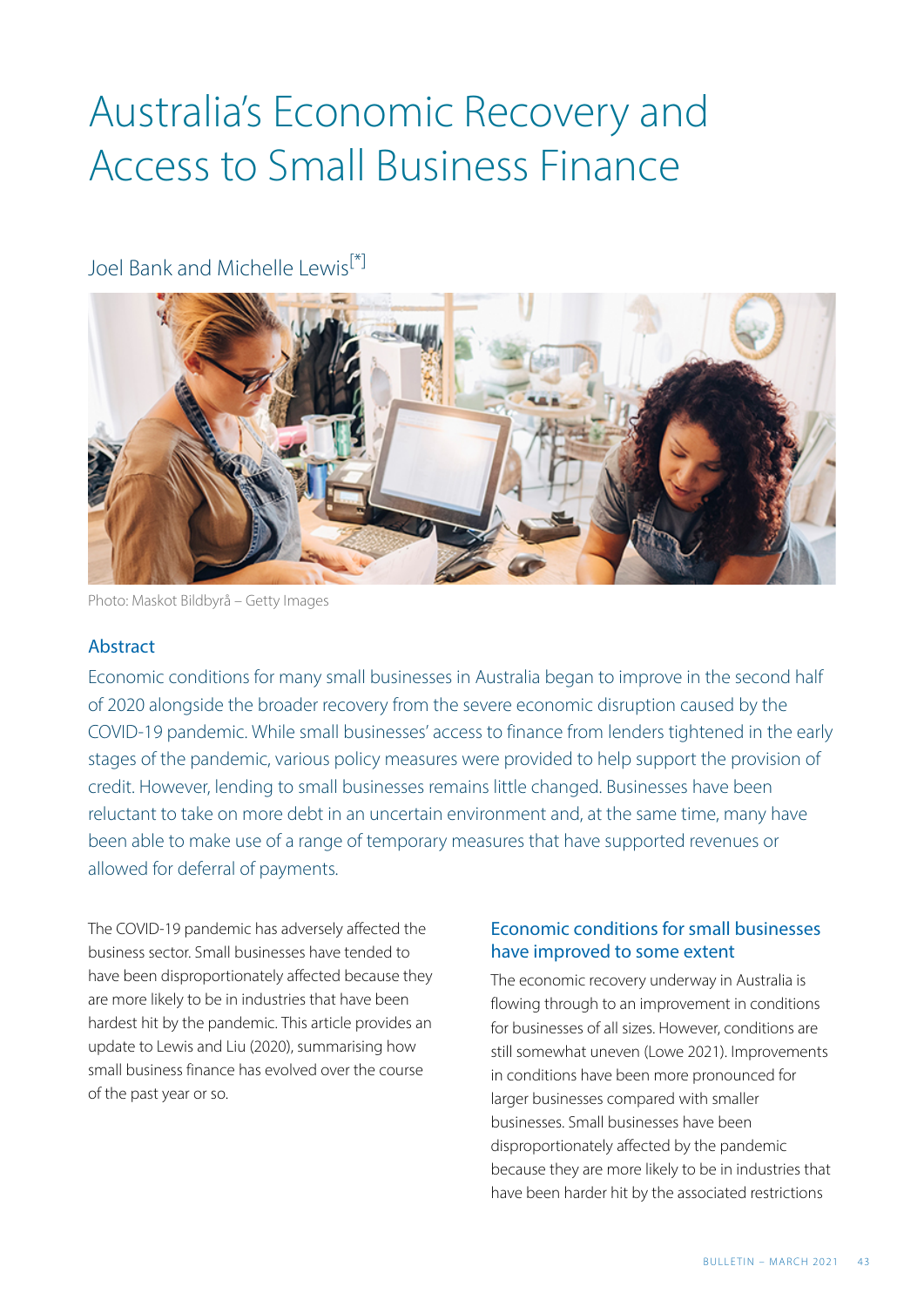on movement, such as cafes, restaurants, arts and recreation. Indeed, while larger retailers overall have seen strong growth in their sales throughout most of the pandemic, sales at small retailers picked up noticeably only in late 2020, returning to be around the level where they were leading up to the pandemic.

Small businesses grew more confident about their outlook in the second half of 2020, alongside the broader economic recovery (Graph 1). In an ABS survey conducted in February 2021, around a quarter of small businesses reported that economic uncertainty was a factor influencing their upcoming capital expenditure plans; in August 2020 the share was around two-thirds (Graph 2). Consistent with this, non-mining firms upgraded their investment plans for financial year 2020/21 according to the ABS capital expenditure survey in the second half of 2020. And the increases in job openings and employment growth observed in late 2020 were particularly pronounced in industries with a high share of small businesses. Nevertheless, the level of employment remains below pre-pandemic levels in the industries most affected by COVID-19 restrictions. In addition, while conditions have improved overall, some small businesses remain in a tenuous position and are vulnerable to any further economic disruptions (RBA 2020).

#### Many small businesses have benefited from support measures, some of which are ongoing

#### Policy responses to COVID-19

Temporary initiatives introduced by the Australian Government, lenders, and landlords have supported the cash flows and balance sheets of small and medium-sized enterprises (SMEs) during the pandemic. Government initiatives – such as JobKeeper, Boosting Cash Flow for Employers and temporary enhancements to the instant asset writeoff scheme – reduced labour costs and provided direct cash subsidies. At the same time, lenders and landlords provided relief from loan and rental payments. Most of the temporary cash flow and balance sheet measures have begun to be phased out or will be phased out in the first half of 2021.

Other policy measures by the Reserve Bank and the Australian Government have supported the supply of credit to SMEs. The Reserve Bank announced a package of monetary policy measures in 2020 to lower funding costs for households, businesses and governments (Kent 2020, Lowe 2020). The Term Funding Facility (TFF) – which provides low-cost funding to banks for terms of 3 years – includes incentives for banks to increase their lending to non-financial businesses, especially SMEs (Alston et al 2020). The Australian Government established a \$15 billion Structured Finance Support Fund (SFSF) to supplement private sector investments in debt issued by smaller banks and non-banks. The Australian Government has also introduced an SME





# **Graph 2**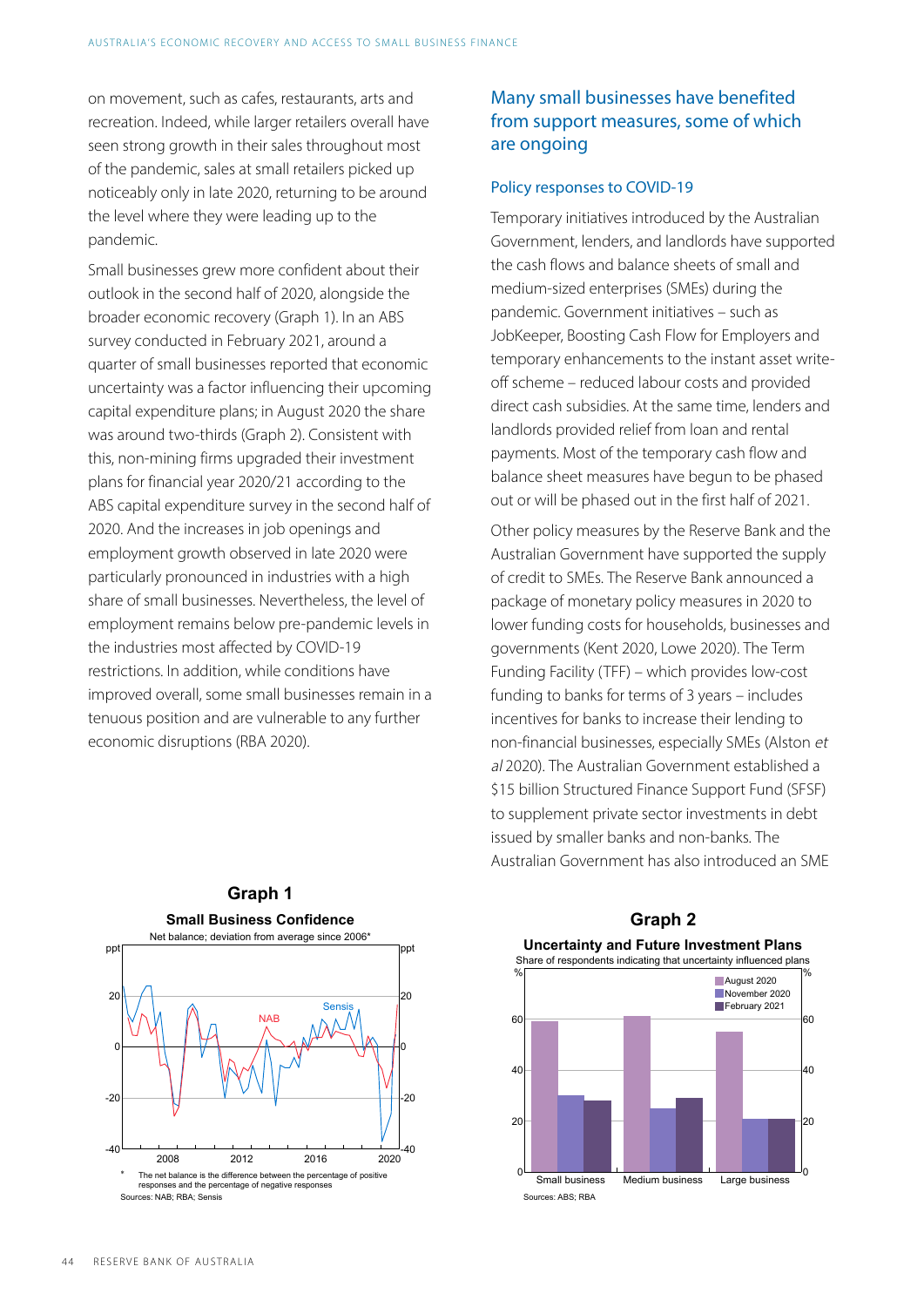loan guarantee scheme to enable participating lenders to issue cheaper loans to SMEs (Treasury Department 2020). These measures will continue to support lending to SMEs throughout at least to the end of 2021.

#### Ongoing measures

Some other government initiatives will provide ongoing support to small businesses. Most of these initiatives focus on improving the operating environment for small businesses in Australia rather than providing direct financial support. Some were introduced or announced prior to the pandemic.

- **Permanent reforms to insolvency laws for small businesses** should help more small businesses survive insolvency proceedings. The reforms allow businesses with total debts of less than \$1 million to more easily restructure their debts and continue operating instead of winding up. The new framework commenced in January 2021, following the end of the temporary insolvency relief that was introduced in response to the pandemic.<sup>[1]</sup>
- <span id="page-2-0"></span>• **The compulsory Payment Times Reporting Scheme,** operational since January 2021, requires larger corporations to publically report how quickly they pay invoices issued by small businesses. The increased transparency and the prospect of greater scrutiny should help to improve payment times by large businesses. Small businesses have consistently reported that some large businesses require them to accept lengthy payment terms, disrupting their cash flow (Connolly and Bank 2018).
- **The proposed removal of responsible lending obligations to consumers** should help to simplify the loan application process for small businesses seeking finance. Although the Australian Securities and Investments Commission (ASIC) has stated that these specific lending obligations do not apply to lending for business purposes, many lenders have nonetheless applied the existing rules to small business customers. Banks have noted in liaison that this is because it is often difficult to distinguish between the personal and business

finances of small business owners. Legislation to enact removal of the rules is currently being considered by parliament.

- **Other initiatives announced before the pandemic should help support small business financing**. In October 2020 the \$540 million Australian Business Growth Fund was formally launched; the fund will provide longer-term equity funding to established small businesses looking to expand. The \$2 billion Australian Business Securitisation Fund (ABSF) was established in 2019 to invest in securitisations backed by SME loans and issued by smaller banks and non-bank lenders. The ABSF has invested \$250 million so far and recently invited lenders to submit proposals for further investments.
- Although not a measure targeted to SME's access to finance, **the Australian Prudential Regulatory Authority recently announced new capital rules** for some banks that, in part, will lower how much capital banks need to hold against unsecured SME loans. This will help to lower the costs for banks to fund SME loans, which should make small business lending more attractive at the margin. The new rules are currently scheduled to take effect in early 2023.

#### Lending activity has been little changed

New lending to SMEs has been little changed since the onset of the pandemic (Graph 3). This is despite interest rates declining to historically low levels in response to the package of measures introduced by the Reserve Bank, and the pick-up in economic activity in the second half of 2020. Lending to large businesses increased sharply in the early stages of the pandemic, as large businesses drew down lines of credit, but these funds were repaid over the rest of 2020.

Take-up of the Australian Government's \$40 billion SME loan guarantee scheme has been low. By mid February 2021, around \$3.4 billion of loans had been made to around 35,000 businesses under the scheme. The scheme was first enhanced in October 2020 by increasing the amounts that can be borrowed, allowing funds to be used for a wider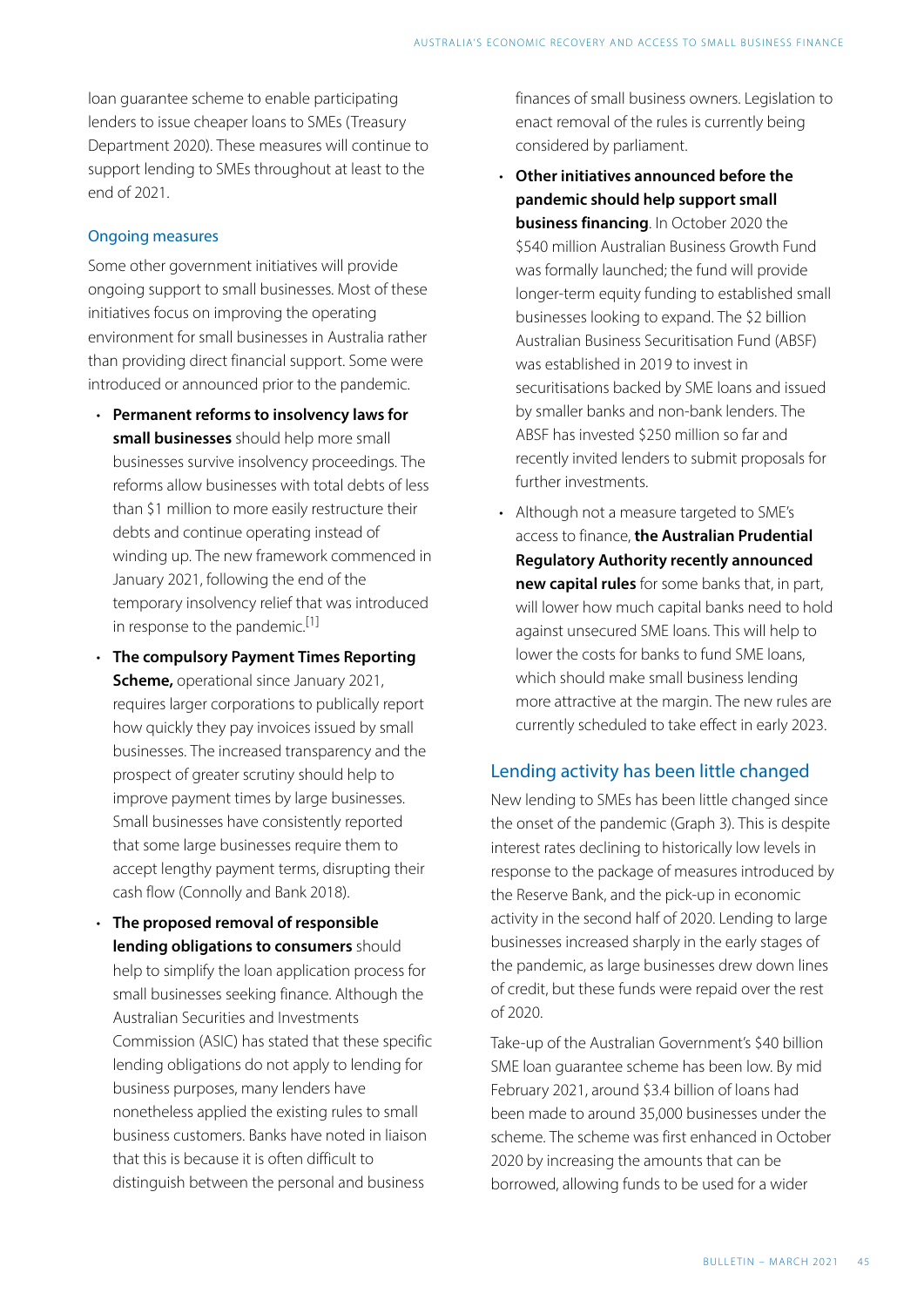<span id="page-3-0"></span>range of purposes, and introducing more flexible collateral arrangements and repayment terms.<sup>[\[2\]](#page-6-2)</sup> In March 2021, the scheme was enhanced for SMEs that had received JobKeeper in the March quarter. Those SMEs can borrow up to \$5 million for up to 10 years (up from \$1 million and 5 years previously), and the funds can now also be used for refinancing of some existing loans. In addition, the Government is guaranteeing 80 per cent of the loan under the targeted scheme (up from 50 per cent). The original scheme will remain open for SMEs until the end of June 2021. Through the scheme, some SMEs can access unsecured loans at interest rates comparable to those charged on secured loans. Some lenders announced further reductions in interest rates on scheme-backed loans after the Reserve Bank provided further policy stimulus in November 2020 (RBA 2021).

#### Many businesses have less appetite for taking on additional debt

Survey data and liaison with businesses and banks suggest that many businesses, particularly SMEs, have little appetite for taking out new loans. In part this reflects ongoing uncertainty about the economic outlook. Many businesses have also had a reduced need for external finance because they have made use of support measures to help cover operating costs, and have built up cash buffers over the past year (RBA 2020). Consistent with this, an ABS survey in October 2020 found that three



quarters of businesses had not sought any additional funds in the months leading up to the survey; the same share in February 2021 was around 85 per cent. The most commonly cited reason for not seeking additional funds in both surveys was the business having sufficient funds at hand. Other survey data show that fewer businesses tried to access finance in late 2020; a key reason for this was that businesses indicated that they were more likely to draw on savings than take out a bank loan if they needed additional funds (Graph 4). More generally, businesses tended to prefer to use retained earnings to finance investment when possible because it is less costly (Connolly and Jackman 2017).

Although SME lending has been little changed for some time, there have been some pockets of increased activity. Commitments for new loans increased a little over the second half of 2020, to be around the average level observed over the 6 months preceding the pandemic. Most of this increase was driven by new loans for the purchase of property and for purchasing plant and equipment. Lending activity for plant and equipment has been supported by the Australian Government's enhancements to the instant asset tax write-off scheme. Lending to the agriculture sector picked up in 2020, consistent with improved conditions in the sector.

In addition, refinancing activity has been higher so far in the financial year 2020/21 compared to the

**Graph 4** 

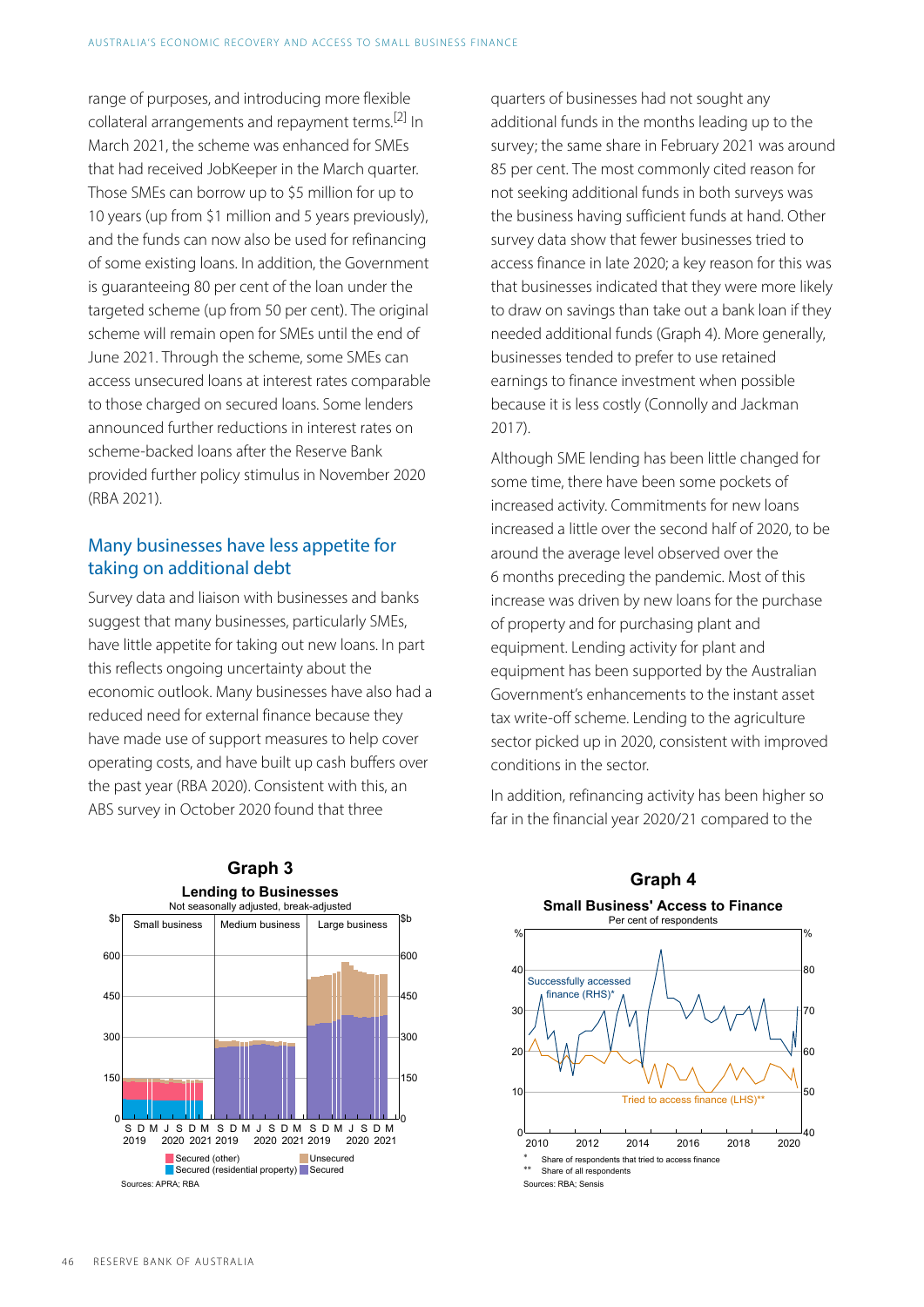year prior, consistent with businesses looking to obtain lower interest rates on existing facilities (Graph 5). Moreover, large businesses and SMEs have increased the size of credit facilities available to them over 2020, suggesting that they are continuing their cautious approach to managing access to liquidity (Graph 6).

#### Policy measures have cushioned a tightening in the supply of credit

Access to finance tightened for businesses in response to the pandemic, mostly for those that have been more affected by the economic conditions and for businesses approaching a given bank for the first time. Banks have reported in liaison that much of the tightening has reflected applying existing lending standards in a weaker economic environment. As the economic recovery has taken hold, some banks have indicated that they are





Policy measures introduced to support the flow of low-cost funds to the economy have helped to mitigate the tightening in access to finance for SMEs. In particular, over the year or so since the Reserve Bank implemented the package of measures announced in March 2020, the cash rate declined by around 75 basis points. Funding costs for banks have declined by a similar amount and lower funding costs flowed through to lower borrowing costs for households and businesses (Garner and Suthakar 2021). By early 2021, interest rates on variable-rate loans to SMEs had declined by around 85 basis points and rates for large businesses had declined by around 90 basis points since the end of February 2020.

The difference between interest rates on loans for smaller businesses and those for larger businesses has been little changed since the onset of the pandemic, which is in stark contrast to the significant widening seen during the global financial crisis (Graph 7). Indeed, the difference between small and large business interest rates has been broadly stable since the global financial crisis. Small businesses have generally noted in liaison that pricing has not been a significant barrier for obtaining bank loans during the pandemic or in recent years.



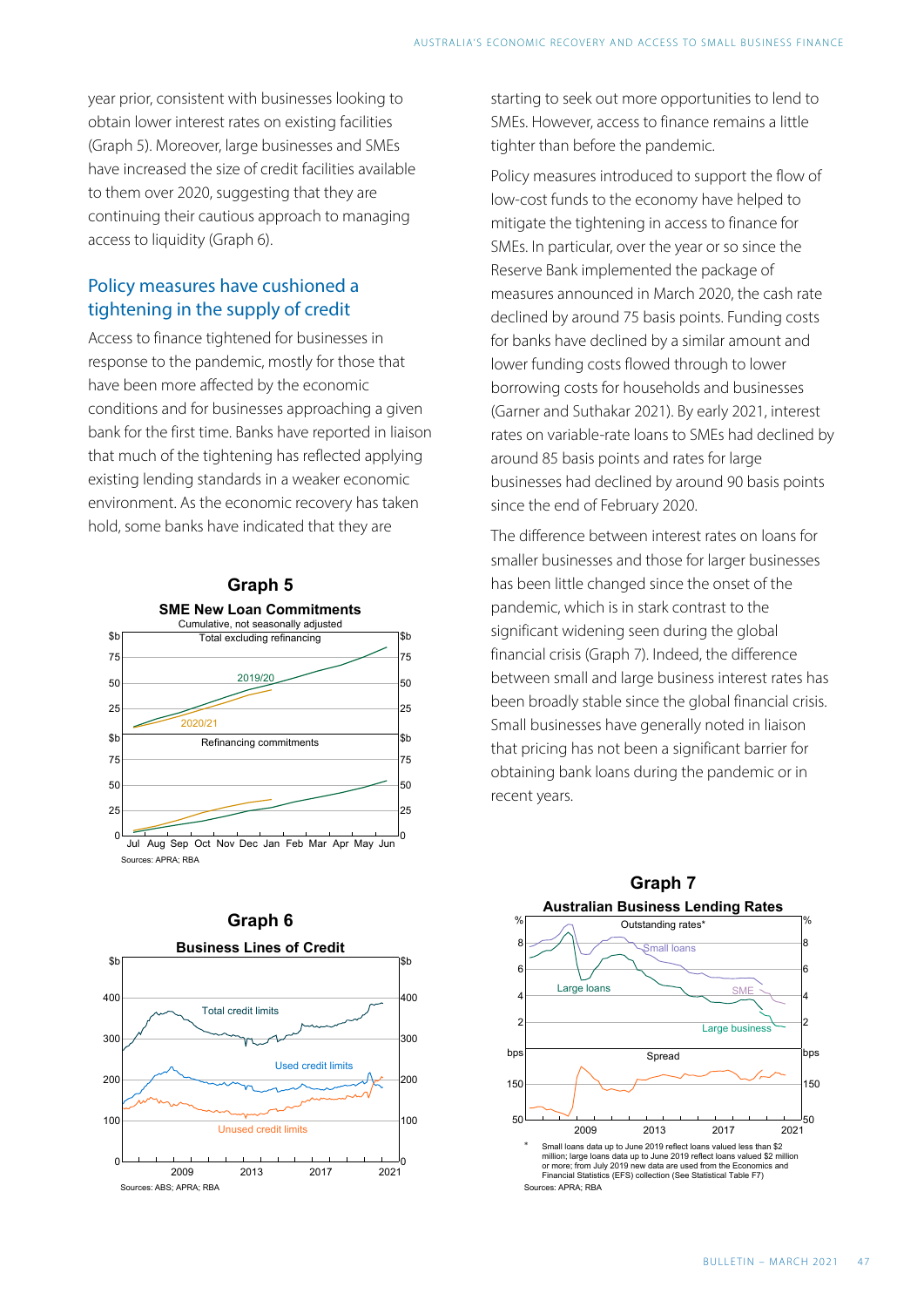The estimated risk profiles for small and large businesses have increased a little since the onset of the pandemic (Graph 8). These estimates are constructed by the major banks, drawing on historical experience prior to the pandemic. It suggests that small businesses are around twice as likely to default on loans as large businesses. This is consistent with interest rates on loans to smaller businesses being notably higher than those to larger businesses. Although business failures were much lower in 2020 than in recent years because of the various support measures, failures are expected to rise as the temporary support measures end (Bullock 2020). This is not expected to affect bank balance sheets much, but it could further raise the assessed riskiness of some business loans. Even so, it is worth highlighting that the vast majority of SME borrowers that deferred loan repayments in 2020 have resumed payments. In early 2021, only around 1 per cent of all SME borrowers still had a deferral arrangement, down from a peak of 13 per cent in June 2020. Also, the share of business loans that are non-performing remained low over 2020.

<span id="page-5-0"></span>For a number of years, small businesses have reported that they have found it difficult to access finance with terms that suit their needs.<sup>[\[3\]](#page-6-3)</sup> Surveys of small businesses indicate that access to finance remains difficult but improved towards the end of 2020 (Graph 9). This is consistent with the increase in the share of businesses that successfully applied for finance; however, this also comes at a time where fewer businesses are seeking funding from banks (Graph 4). Nevertheless, the recent improvement is consistent with both the economic recovery more broadly and the various initiatives aimed at supporting small businesses. These

initiatives will help to support the provision of finance as the demand for new loans pick up.  $\mathbf{\bar{v}}$ 







Sources: RBA; Sensis